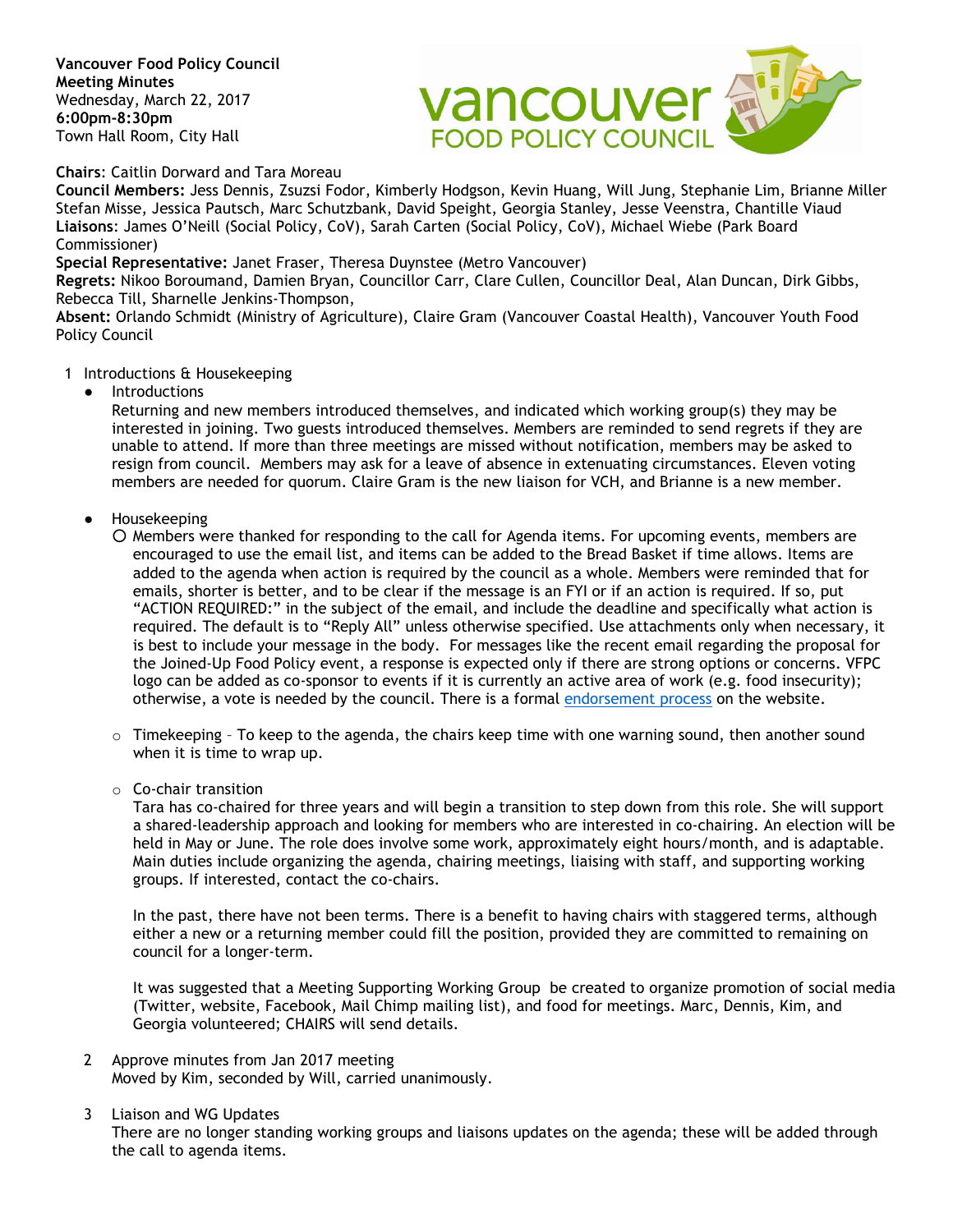- City Staff Liaisons deferred to agenda item 5
- Parks Board Commissioner Wiebe

Food Planner – Based on the success of food programming in Strathcona, the Park Board will hire a programmer to work with community centres across the city to increase food programming. A more comprehensive program will be designed, and VFPC input is sought. The position will also support people to grow food in their homes through fruit trees or on decks, for example. It was suggested that 20 min of the April meeting be dedicated to brainstorming ideas. The Neighbourhood Food Networks have not yet been engaged. Chantille, Marc, and Kim volunteered to help. April 18 is an urban farming visioning session; the largest landowners are the City and Park Board. ACTION: Marc will send details to Commissioner Weibe.

## ● Waste Working Group (Will, Jessica P)

Regulations and permits – update on Harvest Power. In January, the anaerobic digester was shut down, in February they defaulted on their operating permit and were fined, and at the end of February, they defaulted for 4 days, for more than 10 min over 5km. As of March 10, they need to stop receiving organics from commercial facilities. They have 30 days to get odours under control (VOCs). Organics are sent from Vancouver residents, and North and West Vancouver, along with the Tri cities and Richmond. Commercial waste is being directed elsewhere, likely to an organics site in Cache Creek.

Food waste - Commission for Environmental Cooperation (a department of the FAO) held a high-level government event about food waste. ACTION: Jessica will circulate the report once issued.

● Right to Food Working Group

The group held a meeting recently reviewing mid- and long- term priorities such as how real estate impacts food assets, various oppressions (not just income), and how to be more diverse and inclusive as a council. Short-term work will focus on the food strategy, food summit, and revisiting food and food justice guidelines with other working groups. The group worked with James and Sarah on the Greenest City Scholar project that will replicate a study mapping food assets in Chinatown, but in the rest of the city, tracking the loss of green grocers and overlaying it with the healthy cities and food strategies to see how to best help with affordability. ACTION: Kevin will forward report when ready. Gaps in key areas were flagged including spaces, indigenous food, meat and seafood, and culture.

The Development working group is creating a checklist and will meet with the RTF working group. For new developments, a broader definition of food assets is recommended.

4 VFPC in a City of Reconciliation - guest speaker Ginger Gosnell-Myers (*Manager, Aboriginal Relations at City of Vancouver*)

Ginger presented at the Council of Council meetings, and the Charis invited her to help the VFPC think about how to infuse an aboriginal lens in its work.

● Presentation

Ginger provided an overview of the City's approach to meaningful reconciliation with the three first nations (Musqueam, Squamish, and Tsleil-Waututh), as well as urban indigenous populations. The first nations are recognized as governments. A longer-term effort beyond the year of reconciliation led to the designation of Vancouver as a City of Reconciliation (defined as cultural competency, effective decision making, and strengthening relationships). The City works with urban service organizations to reach the urban aboriginal population. There have been changes to policies that facilitate reconciliation process. For example, the Engineering department digs where many indigenous sites are, under the city. The department has developed new archeological policies for chance finds and now have a first nations coordinator to identify sites of importance. Reports to council are online and provide more examples. The City aims to go beyond acknowledgements and incorporate indigenous practices, including use of indigenous names for new civic buildings. The City is working in the spirit of building bridges, in addition to providing support. The TRC report had 94 recommendations, and to continue its work, City Council found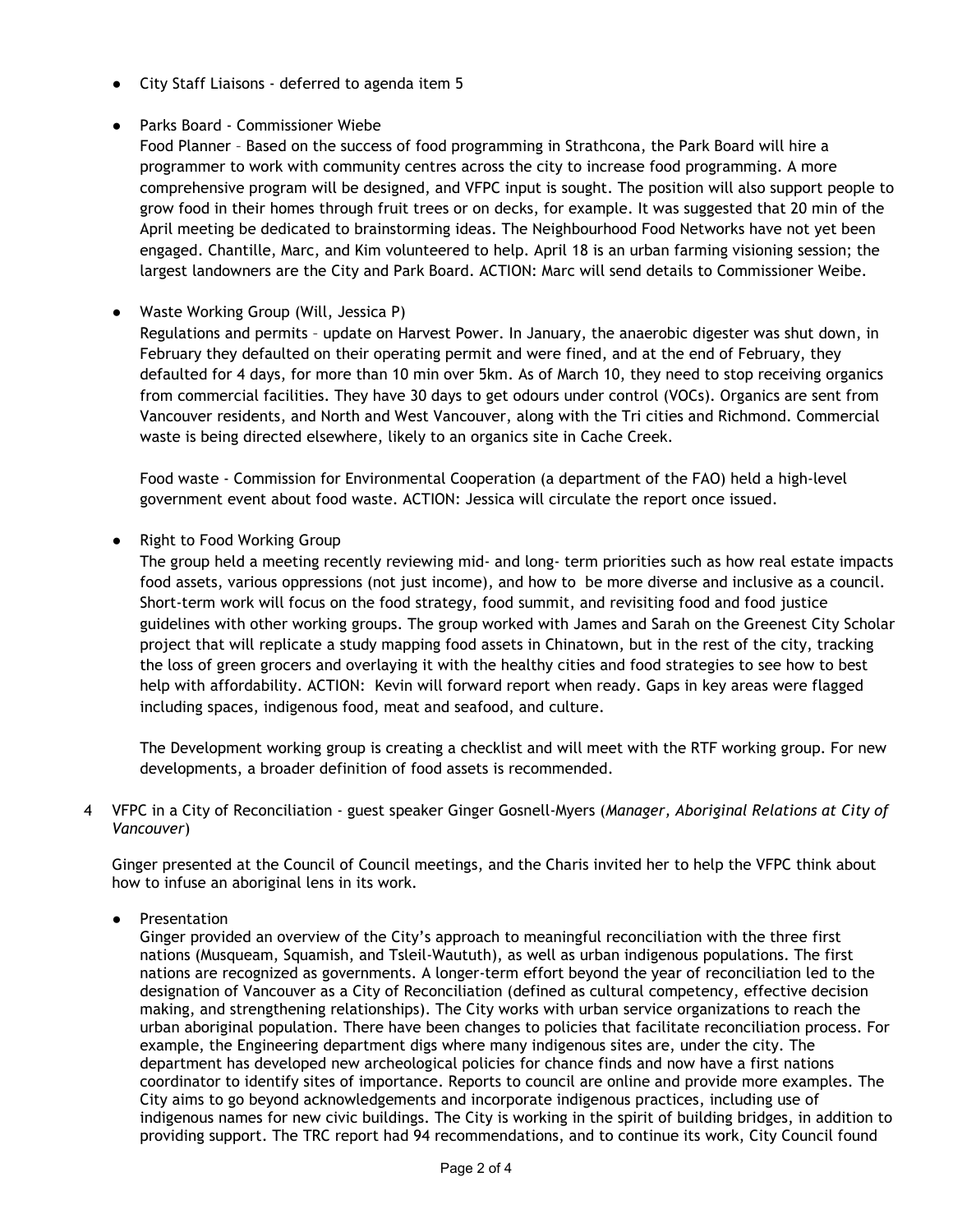27 that are in the city's jurisdiction and can be acted on. The City continues to build strong foundation for ongoing work (e.g. including indigenous design principals) in an effort to strengthen relations, promote culture and understanding, and incorporate indigenous perspectives for services. The next steps are to indigenize Vancouver, to provide a unique identity in the world.

**Discussion** 

Indigenous design principles are not public; Councillor Reimer will put forward a motion to develop these principles that were originally created in New Zealand. It is estimated that it will take one year to develop. There local indigenous designers, but not many architects.

Canada 150+ celebrations – there is some enhanced procurement that will require cultural competency. Legacy projects have not been discussed. Ideas are welcome, as many opportunities exist to bring indigenous foods and food preparation to all Vancouverites.

It was suggested that the VFPC discuss how to incorporate this lens to the work of the council, and to use the [Reconciliation](http://reconciliationcanada.ca/) Canada website as a starting point.

## 5 Food Strategy Reheat

This process is at beginning stages. James provided background on the creation of the [Vancouver Food Strategy](http://vancouver.ca/files/cov/vancouver-food-strategy-final.PDF) that aligned disparate policies in all departments under one guiding document while providing legitimacy to the food dialogue. He provided an overview of the accomplishments and highlights to date, including research and funding provided.

The rationale for the update is that the strategy must remain relevant and responsive to issues, and this also provides an opportunity to check back in with the community. The VFPC SWOT analysis identified gaps for moving forward. The goals and principles of the strategy are still relevant, and so this process will focus on a new 3-year plan, particularly on what is in the City's capacity to do (bylaws, regulations, research, infrastructure, city lands, funding). The issue of how to include action items directed by city council (i.e. food bank, school food) will be explored. Sarah distributed a draft of the priority policy actions. The goal is to deliver the update to Council by June. VFPC and its working groups will be some of the key groups engaged to provide feedback, and conversations will continue in April and May. The update, as well as implementation of any identified actions, will be done within existing resources. **Discussion** 

- $\circ$  The focus is on updating actions. New actions can be added, but the focus is mainly on reprioritizing.
- o Assumptions it is important to broaden the definition of 'food assets' to include cultural, ethnic, social, and health assets.
- Indigenous food systems the question was raised about how to include a goal related to this in the strategy. This could be parks with indigenous plants and a guide, or bringing fishing back. For example, the Tseli-Waltuth nation wants to clam on the mudflats, which requires high water quality. It was suggested that the term 'foodlands' be used to encompass non-farm food sources. This could be a role for the VFPC, as a research topic rather than an action in the short timeframe.
- $\circ$  Other emerging policies define culture as a pillar, supported by the 'access to city services without fear'.
- $\circ$  Increase food access by addressing poverty and food insecurity, rather than hunger.
- $\circ$  Explore including other groups doing similar work, in addition to the Neighbourhood Food Networks.
- o Language in the food strategy suggest revisiting the definition of food access.
- $\circ$  Examine workers in the food system, both temporary farm workers and fast food workers, under the green economy.
- o It was suggested that staff speak to the UAAC before going to council.
- o Promote more education about programs and activities.
- o Use the term "Surplus food", not food waste. It was noted that the waste strategy is also being developed.
- $\circ$  The strategy seems to include an emphasis on food production and waste, but not a lot on the role of processing and distribution. The profile can be raised in efforts to scale up using an economic development lens. As these are in private market, the City has less influence. Research could be done on the barriers for processing and distribution (e.g. permitting).
- o There is much focus on 'local' food, but few details on what the Vancouver food system is. A [recent report](https://www.nycedc.com/resource/five-borough-food-flow) about NYC looked at the flow of food, including transportation and distribution between the sectors. While funding is not in place for such a study here, it is important to consider connections to the transportation system.
- $\circ$  Food waste education educating businesses on how to manage surplus food, working with industry associations.